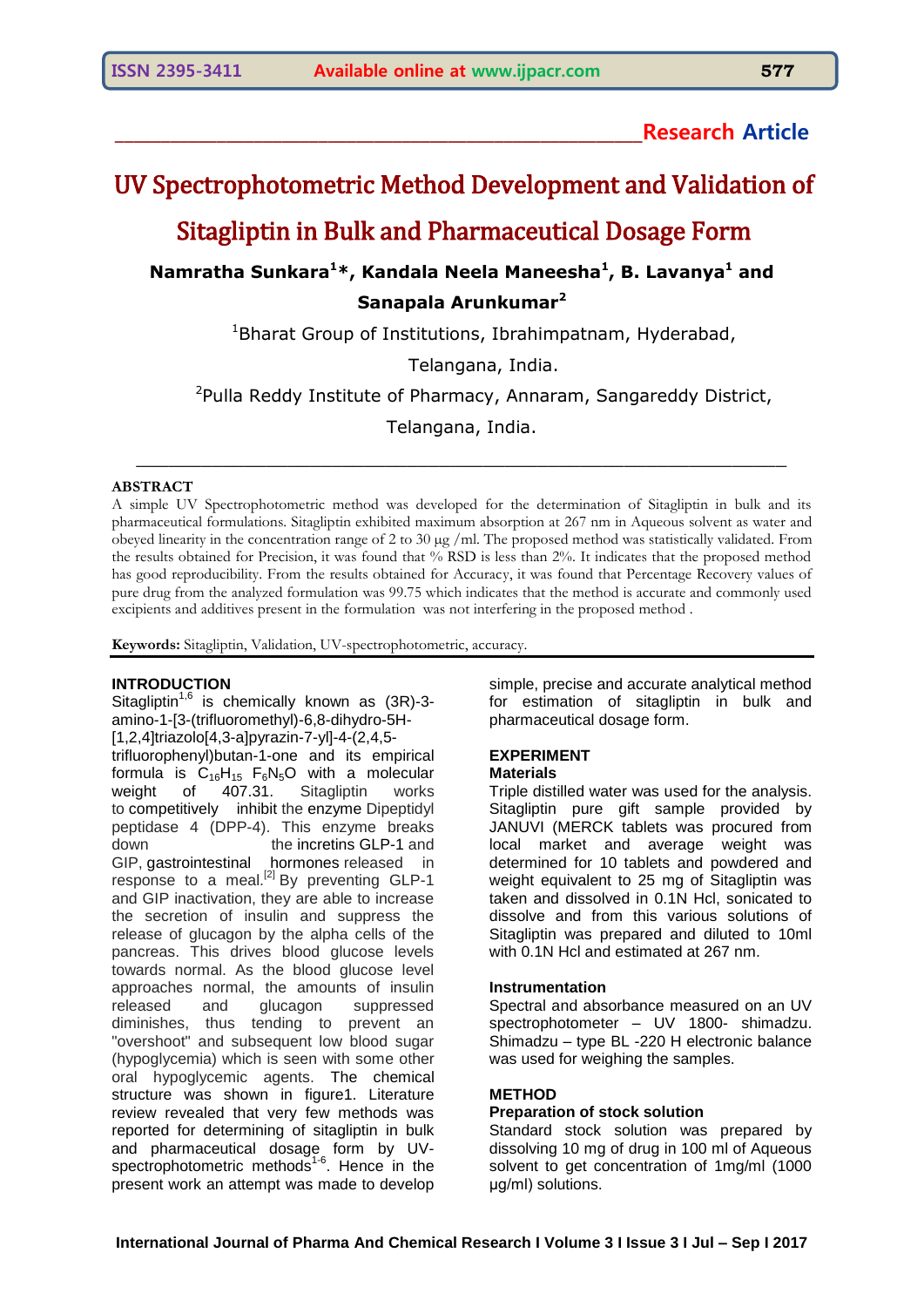## **Preparation of Working Standard Solutions and construction of standard graph:**

The prepared stock solution was further diluted with aqueous solvent to get working standard solutions of 100 µg/ml of Sitagliptin. To construct Beer's law plot for pure drug, different concentrations (2.0-30µg/ml) was taken and diluted to 10 ml with Aqueous solvent. The absorbance was measured maximum at 267nm against aqueous solvent as blank.. The standard graph was plotted by taking concentration of drug on x-axis and absorbance on y-axis and was shown in Figure2 the drug has obeyed Beer's law in the concentration range of 2.0-30µg/ml.

### **Estimation of sitagliptin in commercial formulation**

10 tablets weighed and powder equivalent to 25 mg of Sitagliptin was taken and dissolved in 0.1N Hcl and filtered. The filtrate was considered as stock solution and from this various solutions of Sitagliptin was prepared and estimated at the 267  $\lambda$ max.

## **RESULTS AND DISCUSSIONS OPTIMIZATION**

## **Scanning and determination of maximum wavelength (max)**

In order to ascertain the wavelength of maximum absorption  $(\lambda_{\text{max}})$  of the drug, different solutions of the drug (2.0-30μg/ml) in Aqueous solvent was scanned using spectrophotometer within the wavelength region of 200 – 400 nm against aqueous solvent as blank. Sitagliptin shows  $\lambda_{\text{max}}$  at 267nm. The resulting spectra was shown in figure 2 and the absorption curve showed characteristic absorption maxima at 267nm for **Sitagliptin** 

### **Precision**

.

The precision of the proposed method was ascertained by actual determination of eight replicates of fixed concentration of the drug within the Beer's range and finding out the absorbance by proposed method. From the absorbance Mean, Standard Deviation, % R.S.D, % Range of errors (at 0.05 and 0.01 confidence limit) was calculated. The reading was shown in table 5.

#### **Accuracy**

An Accuracy study was carried out by standard addition method. Pure Sitagliptin was added at different levels i.e. 80%, 100% and 120% to drug sample present in tablet dosage form (50 mg in each coated tablet). The reading was shown in table 4.

#### **Limit of detection**

It was calculated from the values of calibration curve and it was found to be 5.39µg/ml.

#### **Limit of quantization**

It was calculated from the values of calibration curve and it was found to be 19.68µg/ml.

#### **CONCLUSION**

It was found that sitagliptin can effectively be analyzed by the UV method with Aqueous solvent and detection wavelength of 267 nm. The linearity range was found to be 2.0-30 µg/ml. In the precision study, %RSD was found to be less than 1% which indicates that the method has good reproducibility. The accuracy studies showed % recovery in the range 99.75 %, which indicates that the method was accurate and also revealed that the commonly used excipients present in the pharmaceutical formulations do not interfere in the proposed method.

#### **ACKNOWLEDGEMENT**

The authors acknowledge Merck Pharmaceuticals for providing authentic gift sample of sitagliptin.



**Fig. 1: Chemical structure of sitagliptin**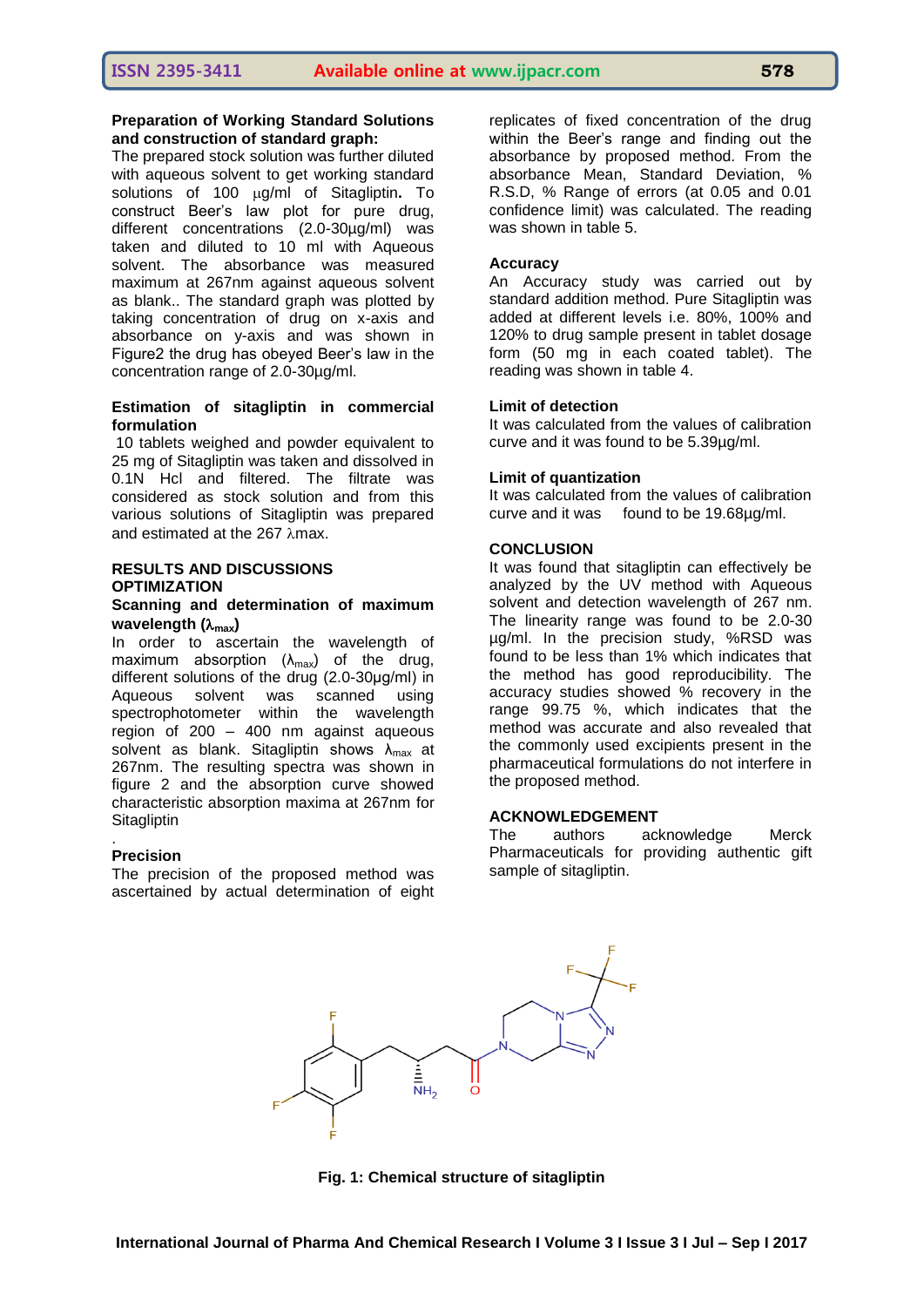

**Fig. 2: Chromatogram of standard solution**

**R2 = 0.9950**